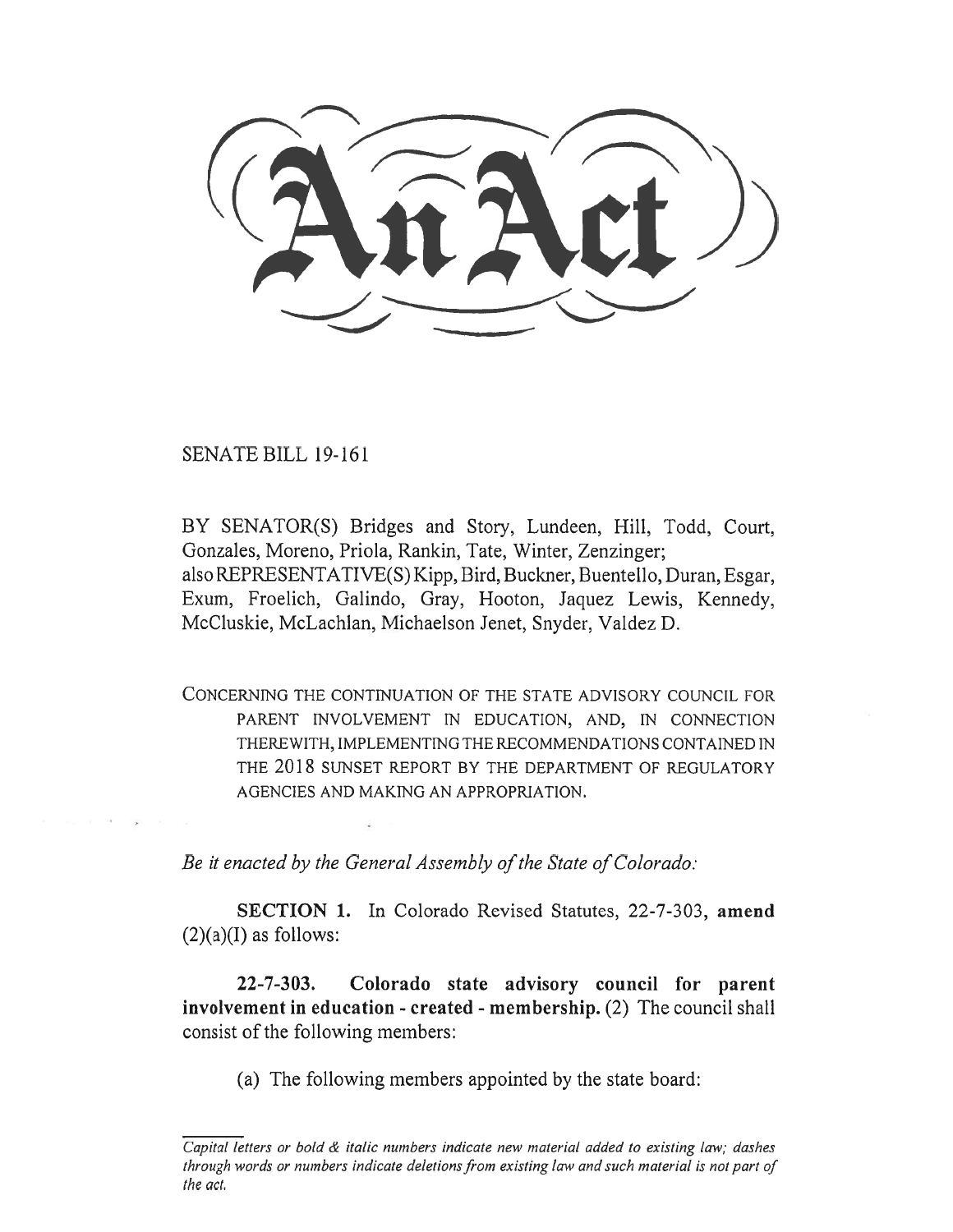(I) Five persons ONE PERSON FROM EACH CONGRESSIONAL DISTRICT who are parents IS A PARENT of children A CHILD enrolled in a publicly funded preschool program, in any of grades kindergarten through twelve, or in a state-supported institution of higher education. who reflect student populations that are significantly represented in the state; and two of whom are FOUR OF THE members APPOINTED PURSUANT TO THIS SUBSECTION  $(2)(a)(I)$  MUST BE MEMBERS of a school accountability committee or a school district accountability committee. IN MAKING THE APPOINTMENTS PURSUANT TO THIS SUBSECTION  $(2)(a)(I)$ , THE STATE BOARD SHALL CONSIDER THE STUDENT POPULATIONS THAT ARE SIGNIFICANTLY REPRESENTED IN THE STATE.

**SECTION 2.** In Colorado Revised Statutes, **amend** 22-7-306 as follows:

**22-7-306. Repeal of part.** (1) This part 3 is repealed, effective July , 2013 SEPTEMBER 1, 2024.

(2) Prior to said repeal, the council shall be reviewed as provided in section 2-3-1203.  $C.R.S.$ 

**SECTION 3.** In Colorado Revised Statutes, 2-3-1203, **repeal**   $(8)(a)(IV)$ ; and **add**  $(15)(a)(V)$  as follows:

**2-3-1203. Sunset review of advisory committees - legislative declaration - definition - repeal.** (8) (a) The following statutory authorizations for the designated advisory committees will repeal on July 1, 2019:

(IV) The Colorado state advisory council for parent involvement in **education created in section 22-7-303, C.R.S.,** 

(15) (a) The following statutory authorizations for the designated advisory committees are scheduled for repeal on September 1, 2024:

(VII) THE COLORADO STATE ADVISORY COUNCIL FOR PARENT INVOLVEMENT IN EDUCATION CREATED IN SECTION 22-7-303.

**SECTION 4. Appropriation.** For the 2019-20 state fiscal year,

PAGE 2-SENATE BILL 19-161